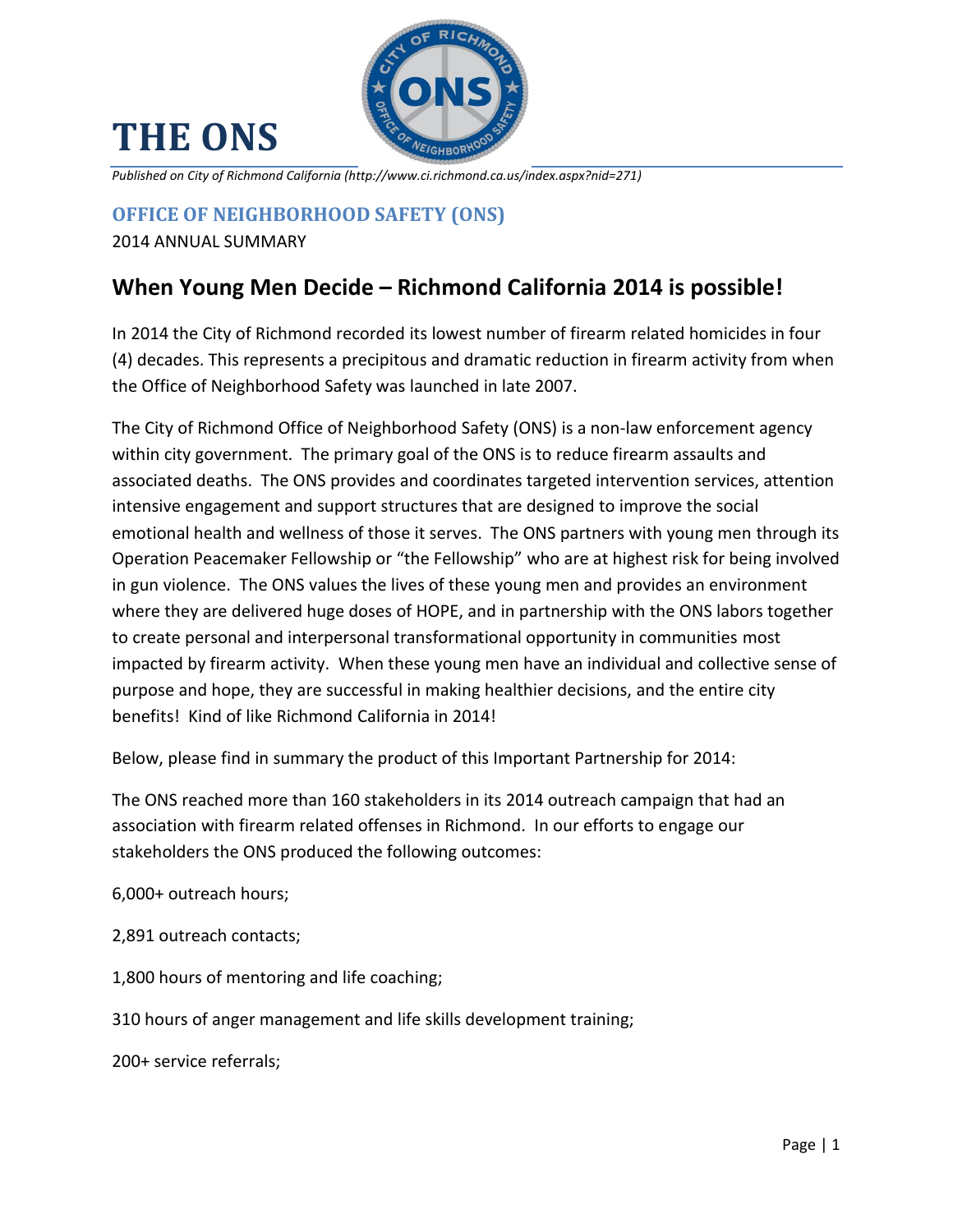Young men who participate in the Fellowship are making healthier decisions about how they negotiate conflicts that have in the past led to gun violence. We concluded our 3<sup>rd</sup> 18-month Fellowship cohort at the end of 2014. We ended the cohort having had over the 18-month period 40 Fellows. The following speaks to the progress outcomes of this cohorts experience:

Of the 40 active Fellows within the 3<sup>rd</sup> Operation Peacemaker Fellowship, since becoming a Fellow:

40 individualized Life Management Action Plans are on file;

39 Fellows are Alive (97%);

34 have no new firearm injuries (85%)

34 are not suspected for a new firearm related offense (85%);

34 have no new firearm related arrests(85%);

21 Fellows graduated the Fellowship (53%), and 19 will return as  $4<sup>th</sup>$  Cohort Fellows in March 2015.

The Fellowship provides statewide travel/excursion opportunities (Horizon Broadening Exposures) for those Fellows that demonstrate extraordinary commitment and dedication towards remaining alive and free from incarceration and promoting peace within their communities. At the conclusion of the 3<sup>rd</sup> Fellowship cohort, 75% of the Fellows had participated in 13 civic, cultural and educational horizon broadening exploration and Peace building activities. These activities were facilitated in the following cities: Houston Texas, Dallas Texas, San Antonio Texas, Tallahassee Florida, Philadelphia Pennsylvania, Washington DC, Chicago Illinois, Pismo Beach California, Los Angeles California, San Diego California, Pasadena California, San Francisco California and Mexico City Mexico. Each of the Fellowship explorations included college visits, restorative justice exercises, meetings with city officials and/or community dignitaries, cultural, civic, educational activities, space for fun and opportunities to peace talk and build with rival group members.

As of this writing, we have had 68 Fellows through the three cohorts. 65, remain alive! The ONS will launch its  $4^{th}$  Fellowship cohort in March 2015. We will invite 49 young men and 1 young woman to participate.

The following cities have expressed interest in our work in Richmond by visiting and/or through information request:

Berkeley, CA Oakland, CA Salinas, CA Sacramento, CA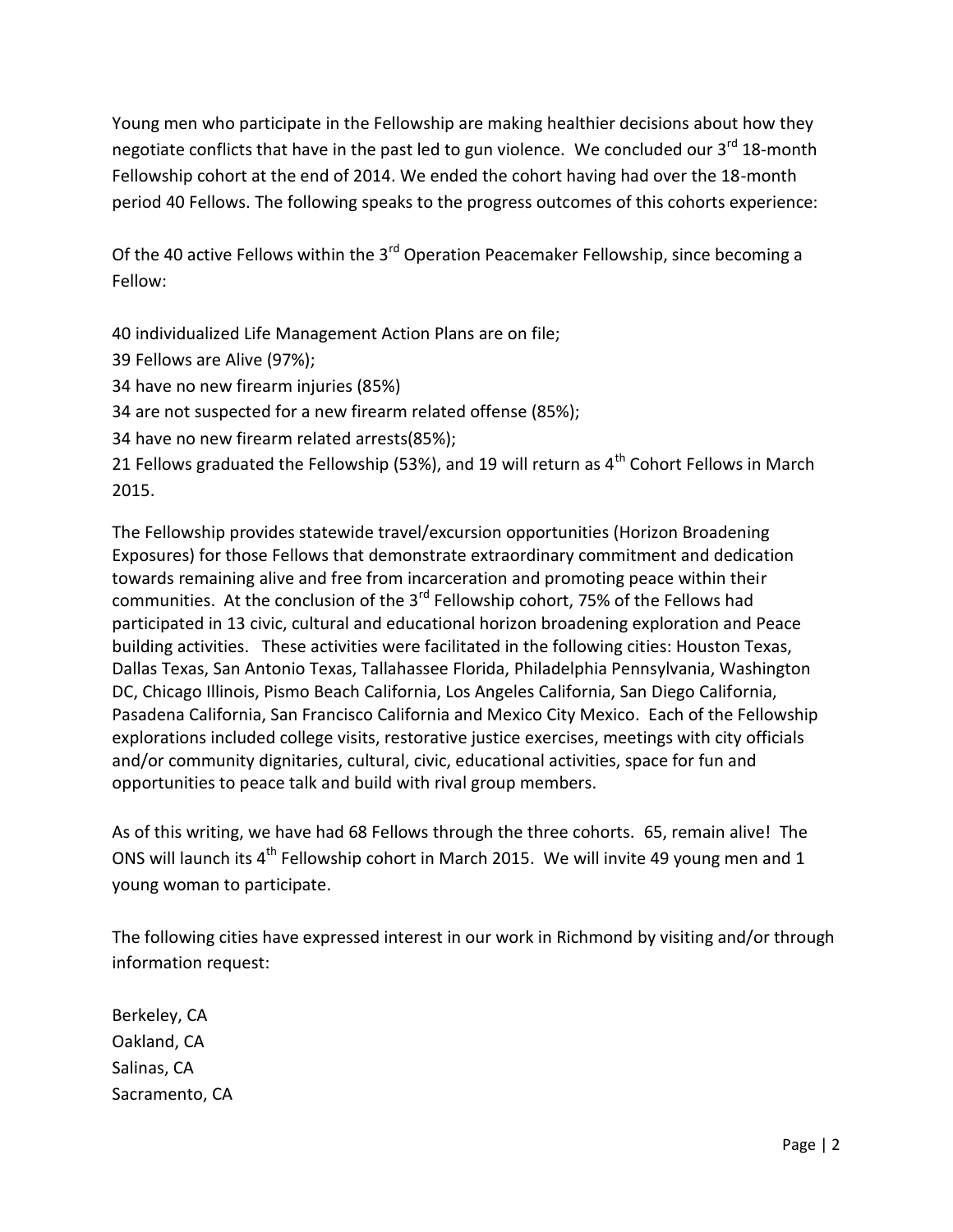Brooklyn Park, MN Grand Rapids, MI Detroit, MI Cleveland, OH Wichita, KS Miami Gardens, FL Tallahassee, FL Boston, MA Philadelphia, PA Austin, TX Santa Clara County California Chicago, Il

Below find recent media attention received by the ONS and the Operation Peacemaker Fellowship:

Al Jazeera News <http://www.youtube.com/watch?v=dSygbE-21aE>

Mother Jones

<http://www.motherjones.com/politics/2014/06/richmond-california-murder-rate-gun-death>

The Nation

[http://www.thenation.com/article/190225/how-one-california-city-began-bringing-its-murder](http://www.thenation.com/article/190225/how-one-california-city-began-bringing-its-murder-rate-down-without-cops)[rate-down-without-cops](http://www.thenation.com/article/190225/how-one-california-city-began-bringing-its-murder-rate-down-without-cops)

**MSNBC** 

Melissa Harris Perry Show [http://www.msnbc.com/melissa-harris-perry/watch/the-bold-way-one-city-is-trying-to-stop](http://www.msnbc.com/melissa-harris-perry/watch/the-bold-way-one-city-is-trying-to-stop-crime-308689475941)[crime-308689475941#](http://www.msnbc.com/melissa-harris-perry/watch/the-bold-way-one-city-is-trying-to-stop-crime-308689475941)

CBS News – KPIX Local [http://sanfrancisco.cbslocal.com/2014/09/26/cash-program-for-at-risk-youth-helping-slow](http://sanfrancisco.cbslocal.com/2014/09/26/cash-program-for-at-risk-youth-helping-slow-richmonds-gun-violence/)[richmonds-gun-violence/](http://sanfrancisco.cbslocal.com/2014/09/26/cash-program-for-at-risk-youth-helping-slow-richmonds-gun-violence/)

CBS News – KPIX Local [http://sanfrancisco.cbslocal.com/2014/09/26/richmond-anti-crime-program-takes-enemies-on](http://sanfrancisco.cbslocal.com/2014/09/26/richmond-anti-crime-program-takes-enemies-on-free-trips-operation-peacemaker-fellowship/)[free-trips-operation-peacemaker-fellowship/](http://sanfrancisco.cbslocal.com/2014/09/26/richmond-anti-crime-program-takes-enemies-on-free-trips-operation-peacemaker-fellowship/)